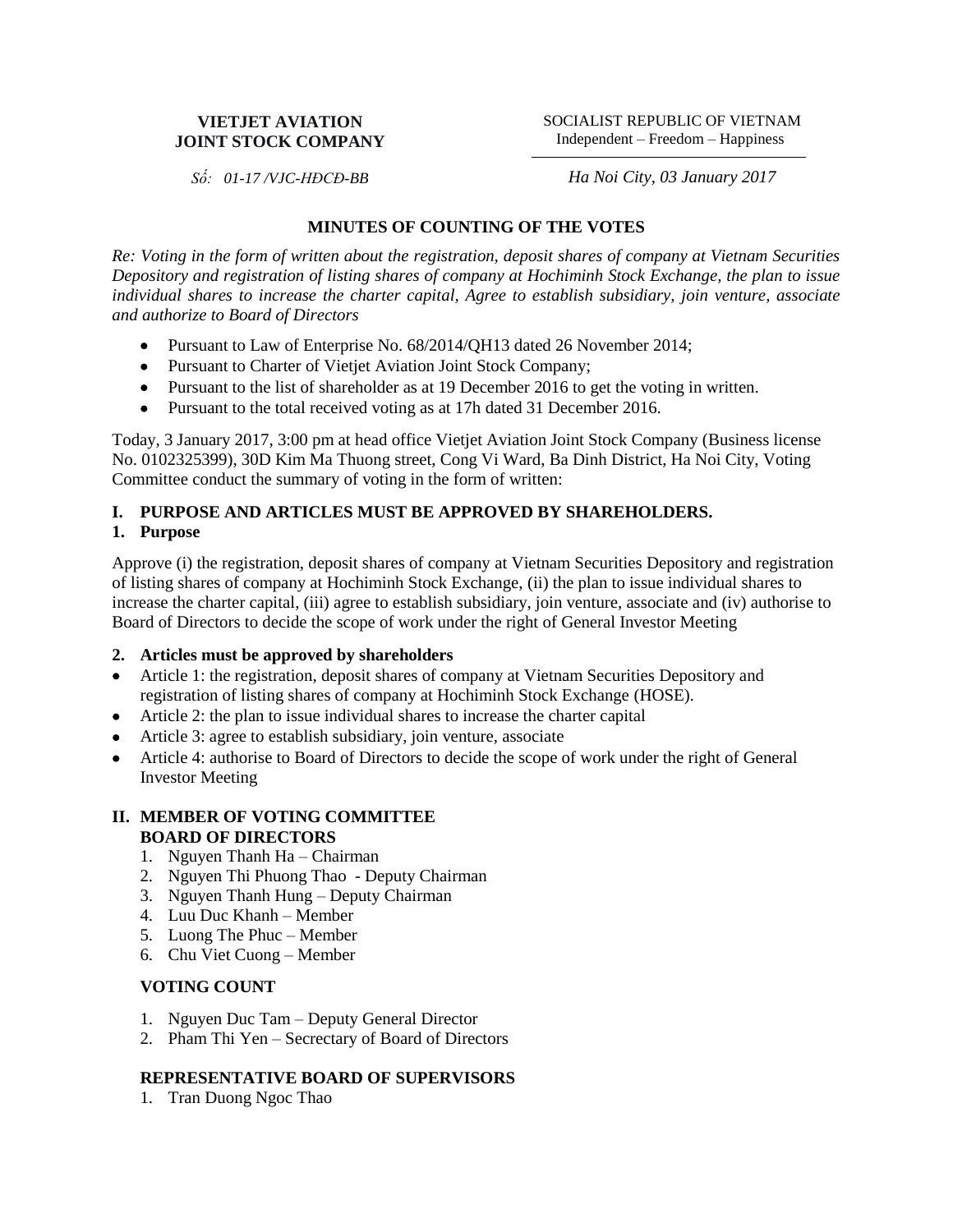# **III. VOTING COMMITTEE CONDUCTED THE VOTING COUNT AS THE RULES:**

- Agree: shareholders tick on the Agree box will be considered Agree with the Article
- Disagree: shareholders tick on the Disagree box will be considered Disagree with the Article
- Not participate : the voting have been returned due to the wrong address, or the voting which not send back to Company are considered Not participate
- Incorrect: the voting send back to Company but later than due day, or unseal voting written

# **IV. THE VOTING RESULT**

## **1. Number of voting shares**

| Total of voting shares                                                             | 75 shareholders, own 300,000,000 shares<br>equivalent 100% total voting shares                      |
|------------------------------------------------------------------------------------|-----------------------------------------------------------------------------------------------------|
| Total of received voting shares                                                    | 75 shareholders, own 300,000,000 shares<br>equivalent 100% total voting shares                      |
| Total of not participate voting shares                                             | 36 shareholders, own 18,466,873 shares<br>equivalent 6.16% total voting shares                      |
| Total of participate voting shares                                                 | 39 shareholders, own 281,533,127 shares<br>equivalent 93.84% total voting shares<br>(attached list) |
| Total of correct voting shares                                                     | 39 shareholders                                                                                     |
| Total of incorrect voting shares                                                   | N <sub>il</sub>                                                                                     |
| Method of voting<br>٠                                                              | In written                                                                                          |
| 2. Number of voting shares for each article<br>Total of participate voting shares: |                                                                                                     |
| Article 1                                                                          | 281,533,127 shares                                                                                  |
| Article $2$ $(*)$                                                                  | 237,587,067 shares                                                                                  |
| Article 3                                                                          | 281,533,127 shares                                                                                  |
| Article 4                                                                          | 281,533,127 shares                                                                                  |
|                                                                                    |                                                                                                     |

Total of not participate voting shares:

| $\bullet$ Article 1 | 0 shares          |
|---------------------|-------------------|
| $\bullet$ Article 2 | 43,946,060 shares |
| $\bullet$ Article 3 | 0 shares          |
| $\bullet$ Article 4 | 0 shares          |

**(\*)** Sunny Investment Ltd. Co. is the related party involves directly to the plan to issue individual shares, it is not allowed to vote for Article 2. Company has dismissed the voting of Sunny in Article 2.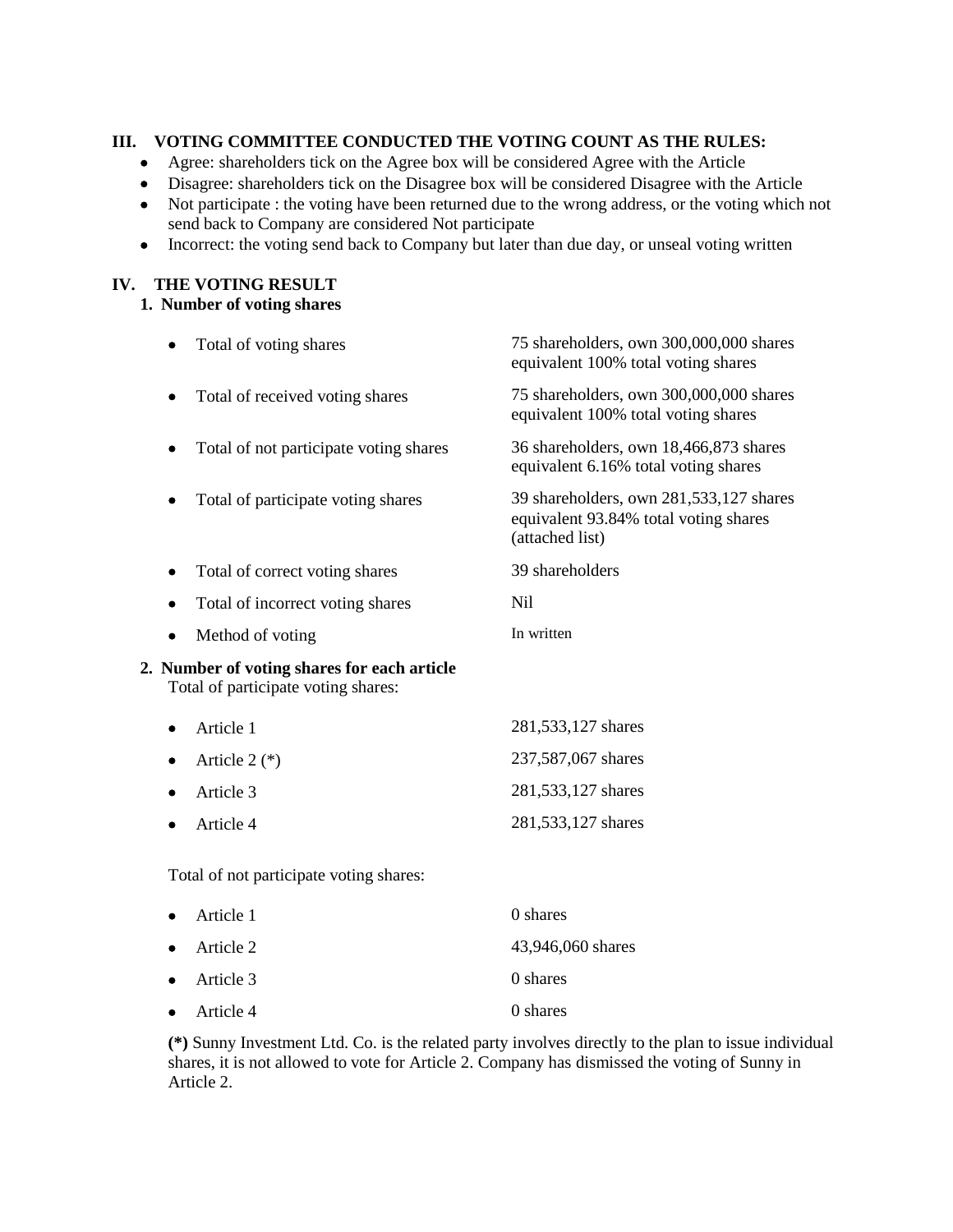# **V. CONTENT**

# **1. Agree the registration, deposit shares of company at Vietnam Securities Depository and registration of listing shares of company at Hochiminh Stock Exchange**

- **1.1** The registration, deposit shares of company at Vietnam Securities Depository and registration of listing shares of company at Hochiminh Stock Exchange
	- Apply the registration, deposit shares of company at Vietnam Securities Depository
	- Agree the registration of listing all the issued shares of Company at Hochiminh Stock Exchange
	- The propose time for registration, deposit and listing: authorized for Board of Directors to decide the reasonable time for registration, deposit and listing in 2017
- **1.2** Authorised for Board of Directors

Authorised for Board of Directors to choose the reasonable time for registration, deposit and listing and complete the documentation, implement the procedures for registration, deposit and listing in the provision of Law.

The voting for the registration, deposit shares of company at Vietnam Securities Depository and registration of listing shares of company at Hochiminh Stock Exchange:

| <b>Voting</b> | Number of participate<br>shares | <b>Percentage</b> |
|---------------|---------------------------------|-------------------|
| Agree         | 277, 142, 731                   | 92.38%            |
| Disagree      |                                 | 0%                |
| Fair          | 4,390,396                       | 1.46%             |

## **2. Agree the plan to issue individual shares to increase the charter capital**

**2.1** The plan to issue individual shares to increase the charter capital

|           | Type of shares                               | : common shares                                                                        |
|-----------|----------------------------------------------|----------------------------------------------------------------------------------------|
| $\bullet$ | Par value                                    | $: 10.000$ VND/share                                                                   |
| ٠         | Total issued shares                          | : 300.000.000 shares                                                                   |
| ٠         | Total treasury shares                        | $:$ Nil                                                                                |
| $\bullet$ | Total number of shares in issue.             | $: 300.000.000$ shares                                                                 |
| $\bullet$ | Total addition issued shares                 | : 22.388.060 shares equivalent 7.46% (seven point forty                                |
|           | six percent) total number of shares in issue |                                                                                        |
| $\bullet$ | Total value at par                           | $: 223.880.600$ VND                                                                    |
| $\bullet$ | The mode of issue.                           | : issue individual shares                                                              |
| $\bullet$ | The investors:                               |                                                                                        |
|           | Name                                         | : Sunny Investment Ltd. Co.                                                            |
|           | Business license                             | : Business license No. 0314092837 of Hochiminh City Investment and                     |
|           |                                              | Development issued on 2 November 2016 and revised the second time on 06 December 2016. |
|           | Head office address                          | : $10th$ Floor, 58 Nguyen Dinh Chieu, Dakao Ward, District 1, HCMC                     |
| ٠         | Price                                        | : 84,600 VND/share (Eighty four thousand six hundred Vietnam dong)                     |
| ٠         | Total value                                  | : $1,894,029,876,000$ VND                                                              |
| ٠         | Restricted transfer                          | : total shares issued in the individual shares will be restricted transfer             |
|           | within 1 year after the completed day.       |                                                                                        |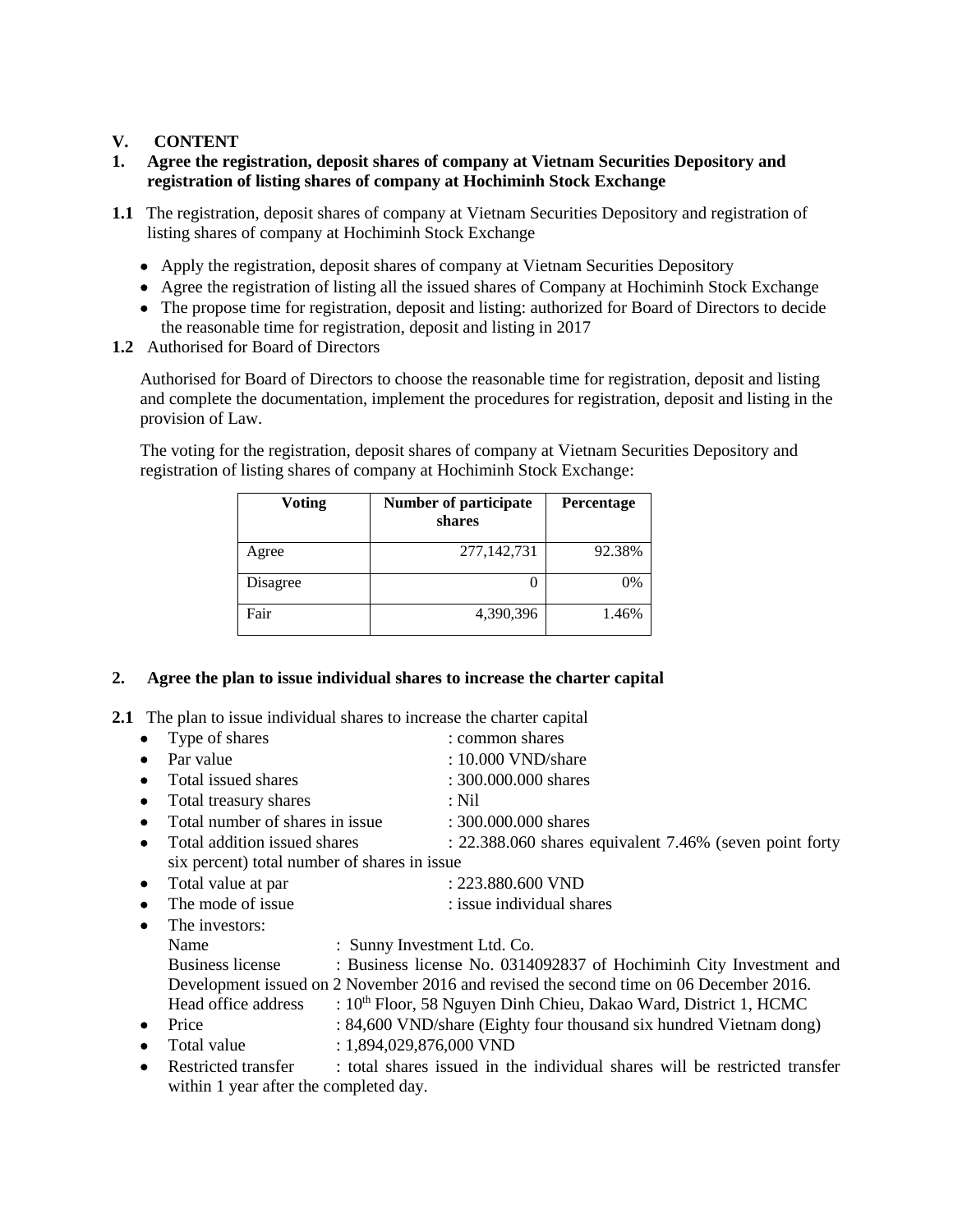- Expect time : In 2017, after get approval from General Investor Meeting and State Securities Commission.
- Total Charter Capital : 3,223,880,600,000
- **2.2** Plan to use capital from the issuance

Plan to use capital from the issuance: total capital will add to working capital of Company as following details:

- Rent, deposit for buying aircraft
- Upgrade the Information Technology system
- Others
- **2.3** Increase charter capital and revise the charter of company Increase charter capital and revise the related information in the charter of company with the total value of total issued shares as the proposed plan.
- **2.4** Deposit and listing the new issued shares Registration, deposit the addition issued share of company at Vietnam Securities Depository and list the shares at Hochiminh Stock Exchange.
- **2.5** Authorised for Board of Directors complement the following details:
	- Decide the reasonable time
	- Amend and revise the plan according to the requirements of State Securities Commission and Regulator in purpose of compliance the provision of Law and decide the necessary duties for the plan.
	- Implement in the compliance of the provision of Law for the registration, deposit and listing the additional shares.
	- Decide the detailed plan of using capital from the issuance
	- Decide the handling the unsold shares.
	- Implement the procedures to complete the issuance in the provision of Law and Charter of company.
	- Implement the amend Business License and Charter of company according to the new issuance.

## **2.6** Others

All shareholders agreed to not exercise the pre-emptive rights to the new addition shares as the above proposed plan with the proportionately with the own existing shares.

| Voting   | <b>Number of participate</b><br>shares $(**)$ | <b>Percentage</b> |
|----------|-----------------------------------------------|-------------------|
| Agree    | 233,196,671                                   | 91.07%            |
| Disagree |                                               | $0\%$             |
| Fair     | 4,390,396                                     | 1.71%             |

(\*\*) Company has dismissed the voting of Sunny in Article 2.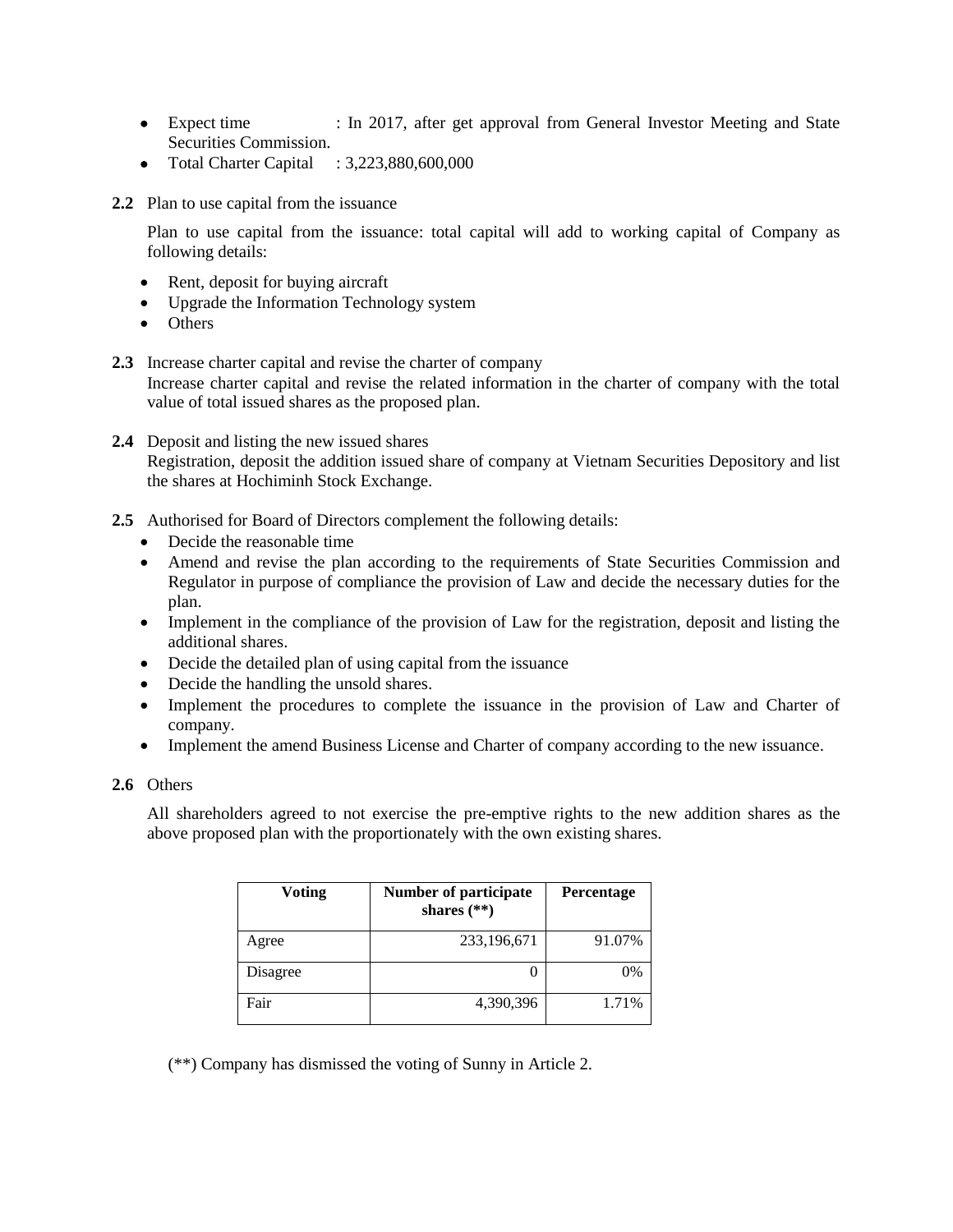## **3. Agree to establish subsidiary, join venture, associate**

3.1 Agree to establish subsidiary, join venture, associate in the following areas:

- Aircraft leasing: establish subsidiary, join venture, associate to provide aircraft leasing for the local and international airlines, buying and selling consultant service, negotiation, delivery, broker buying and selling, management aircraft for parties.
- Airport service: establish subsidiary, joint venture, associate to mine the infrastructure, equipment of airfield, aircraft maintenance service, aviation spare parts, providing services in passenger terminal, cargo, commercial service, providing ground commercial service.
- Franchise: establish subsidiary, joint venture, associate to implement the business operation as franchise. The potential market includes Thailand, Myanmar, China, India, Taiwan, Japan, Korea and others for LCC model.
- E-commercial: establish subsidiary, joint venture, associate to develop the E-commercial solution and build the database passenger, Hi-tech Aviation Management solution.
- Finance and Insurance: establish subsidiary, joint venture, associate to provide the consumer finance, insurance… base on the passenger's database and distribution channel of Vietjet.

#### 3.2 Authorise for Board of Directors

General Investor Meeting agreed to authorize for Board of Director to prepare the detailed plan to establish the subsidiary, joint-venture, associate as 3.1 included but no limited for the scope:

- Select the form of business
- Select the business areas
- Raise charter capital and form of equity
- Prepare the operating model, business plan and business development strategy.
- Select and appoint Board of Management for the company
- Complete the procedures for business license registration and operate in the provision of Law

| <b>Voting</b> | <b>Number of participate</b><br>shares $(**)$ | <b>Percentage</b> |
|---------------|-----------------------------------------------|-------------------|
| Agree         | 277, 142, 731                                 | 92.38%            |
| Disagree      |                                               | 0%                |
| Fair          | 4,390,396                                     | 1.46%             |

# **4. Agree to authorize for Board of Directors decide the scope of work under the right of General Investor Meeting**

General Investor Meeting agreed to authorize for Board of Directors to decide the scope of work under the right of General Investor Meeting:

- 1. Decision to ratified or not ratified one or many related transactions, contracts have the amount equal or greater than 50% (fifty percent) total asset in the recent announced financial statement.
- 2. Decision to invest or realize the assets have the value equal or greater than 50% (fifty percent) total asset in the recent announced financial statement.
- 3. Decision to joint in one transaction or many transactions with related parties have at least 30% (thirty percent) total asset in the recent announced financial statement.